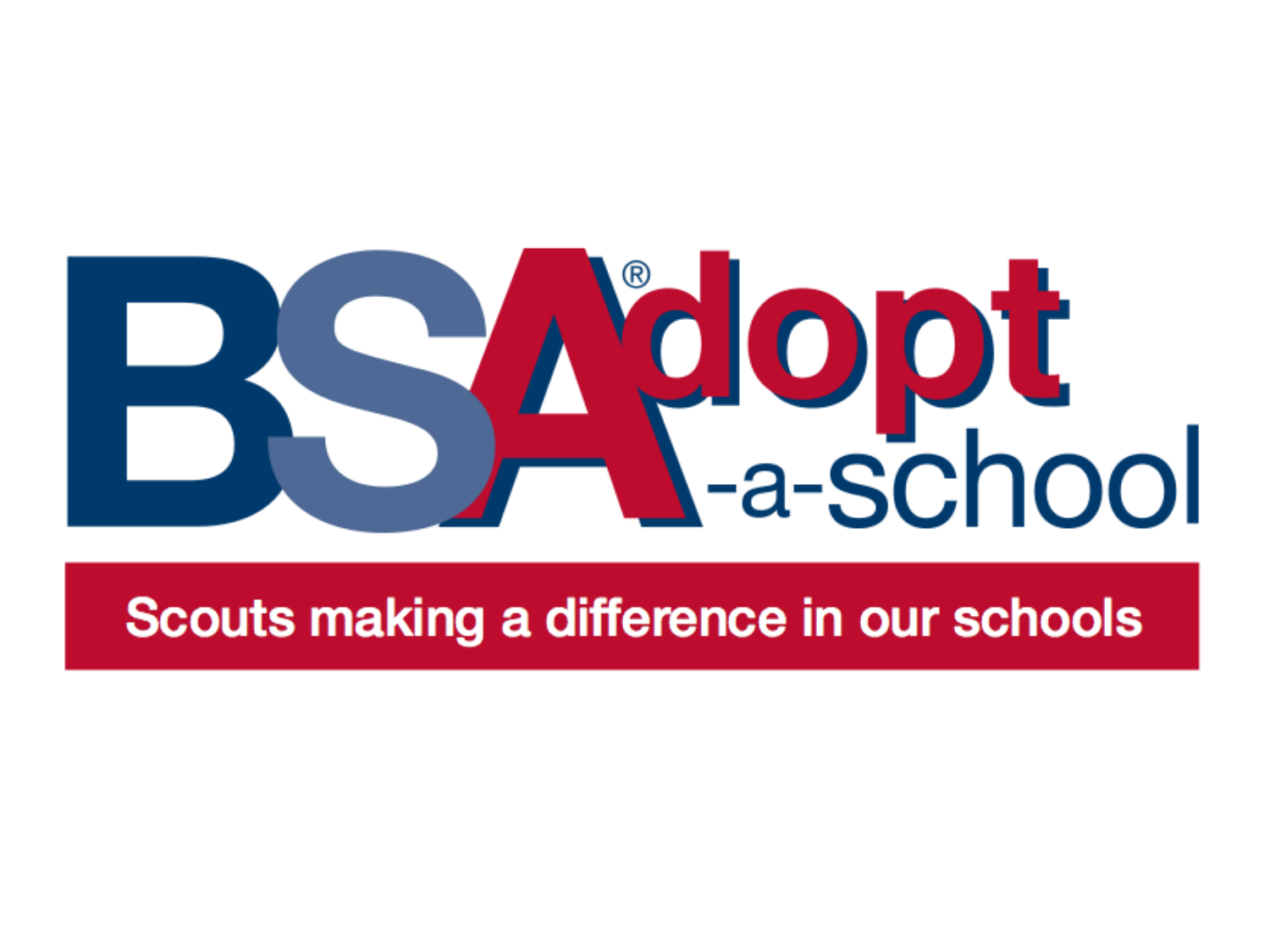

## **Project Scope**

• BSA Adopt-a-School is a process by which we can strengthen relationships between Scouting and the respective schools we serve

• Help Council's units with significant access issues related to promoting and recruiting youth from within specific school systems

• Increase exposure of Scouting to schools and local community

• Increase membership through positive exposure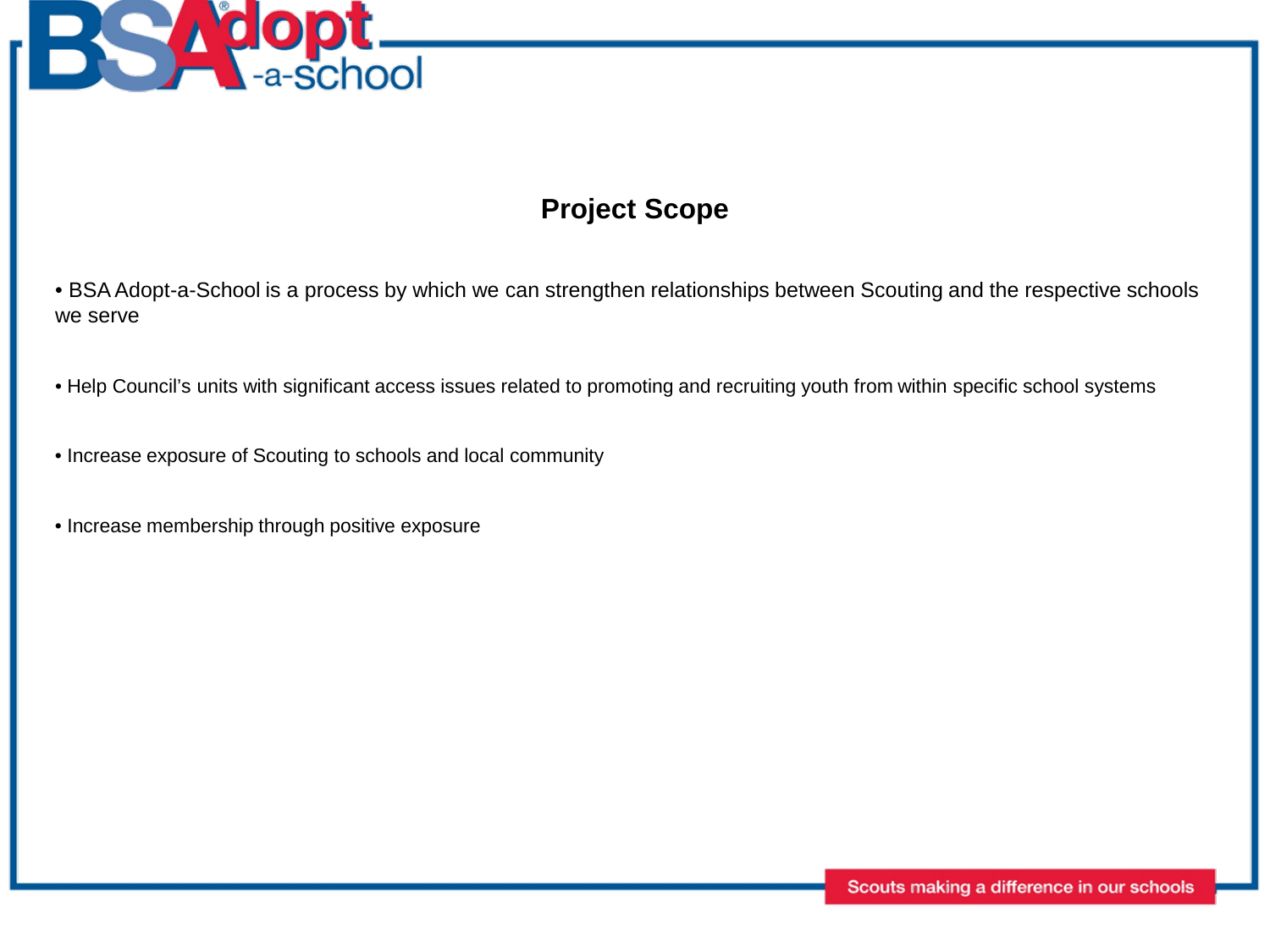

#### **Council Commitment:**

• Commit to engaging Units to take on this project and adopt schools in their respective communities. Councils should target schools where we have areas of poor relationship. Remember, it is not essential that the school desire or initially acknowledge that it is in fact adopted.

• Assign a Staff Advisor or Volunteer to handle/promote BSA Adopt-a-School Program

#### **Commissioners for BSA Adopt-a-School**

•Commissioners promote and encourage units to begin adopting schools and submitting their pledges and school commitment forms.

•Commissioners, encourage unit leaders to share projects and success stories units are having on Facebook. Please include videos and pictures.

#### **Unit Commitment:**

- •Pledge online at [www.bsaadoptaschool.org](http://www.bsaadoptaschool.org/)
- •Get commitment letter signed from the school principal
- •Complete the four projects that the unit committed to
- •Post projects completed on Adopt a School micro site and on Facebook page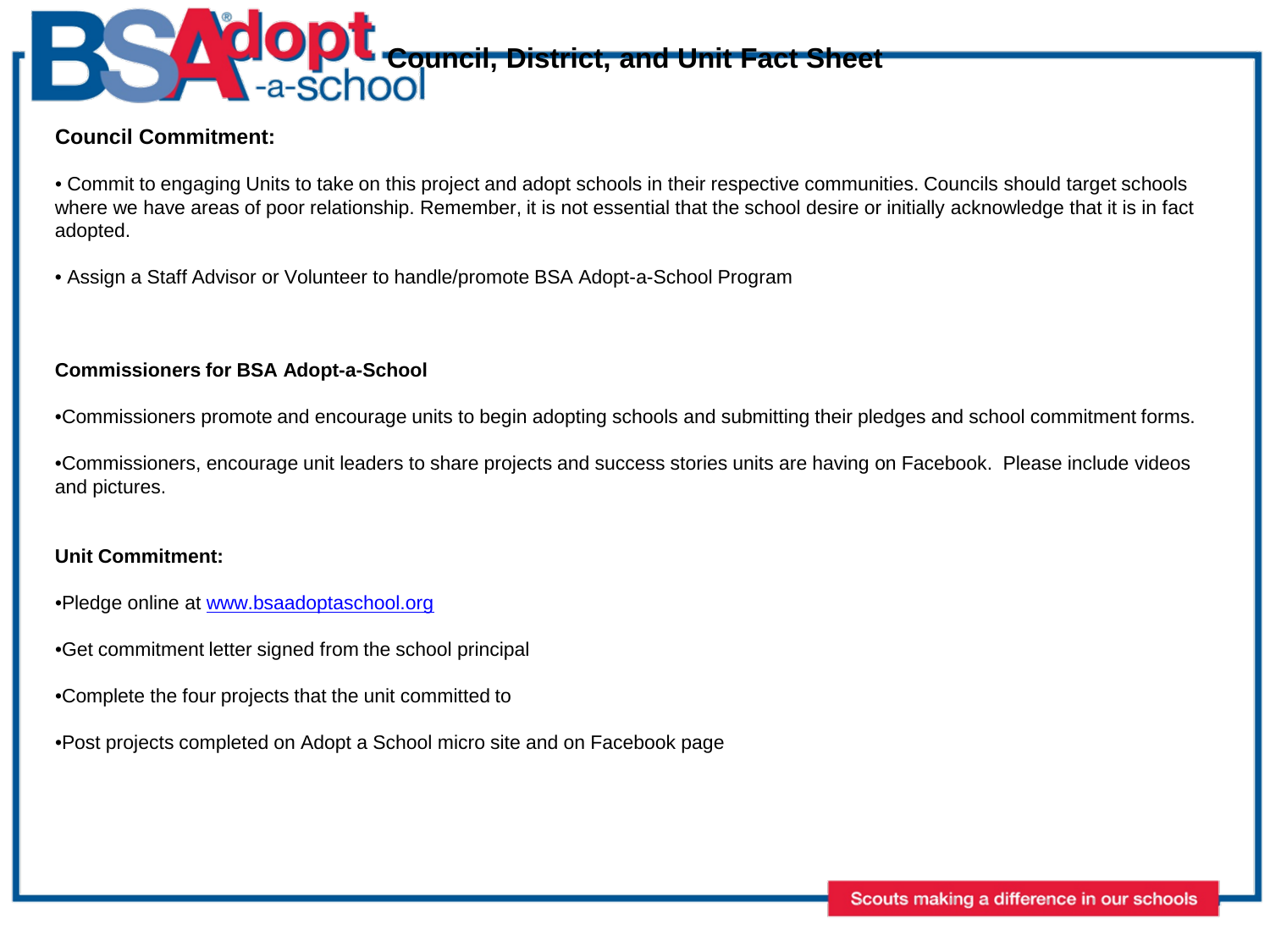

## **Support Materials**

- Micro-site
- Brochures
- Facebook Page **"BSA Adopt-a-School"**
- Survey email blast

#### **Recognition Materials**

- 2011 participation patches
- Project completion patches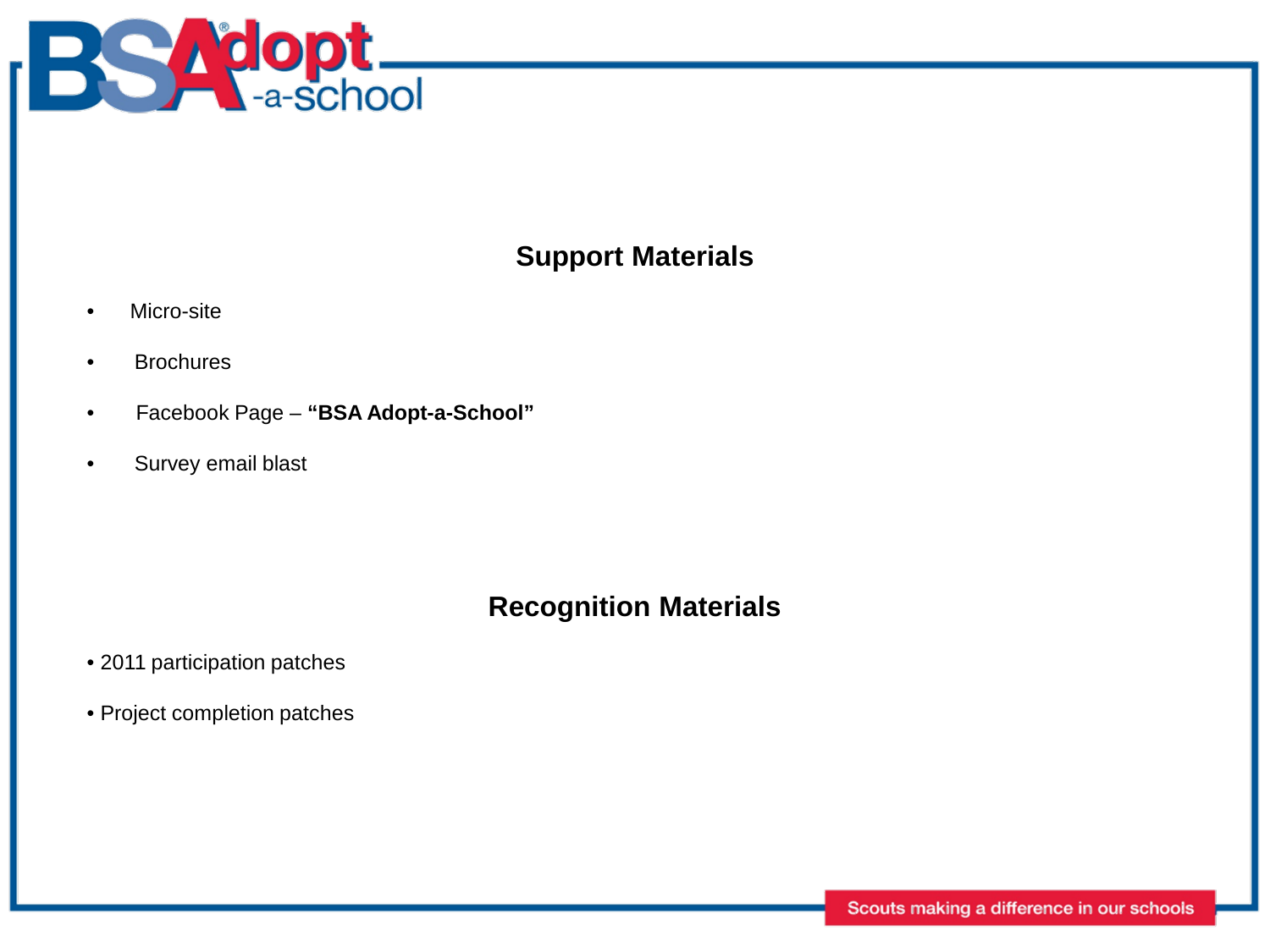## **FAQ Sheet**

What is the time commitment for the unit?

We request a year's commitment, but our hope is to build strong, sustained relationships with these schools.

How much time (weekly or monthly) is the unit expected to give?

Your pledge would be to complete one project per quarter, but if you would like to do more, it would be encouraged and supported.

What commitment is expected from the school?

 We expect the school representatives to be cooperative in identifying their needs and in helping to outline the projects that will best satisfy those needs.

What do we expect the Scouts to be doing? Cleaning around the school?

Doing construction projects? Working events?

 We expect school representatives and scout leaders to do projects that are age appropriate. Please follow "Guide to Safe Scouting" guidelines.

Who do you expect to make the initial contact?

 It might be the unit Scout Leader, Commissioner, or a Scouting professional , but we recommend that your contact person be the person who has the strongest connection to a local school.

#### Who do we need to speak to first? Principal? Teachers? PTA?

We would encourage you to contact the principal first, then involve teachers and the PTA on an as-needed basis. In some school districts you may need to get approval from the superintendent first, before making contact with the principal.

Can the unit opt out of the commitment if it's not working for them? Can the school opt out? Yes, but we hope both parties will do everything possible to honor the one-year pledge.

#### What if a school is not interested in being adopted?

 There are many ways to approach this situation, please contact Adopt-a-School so that we may assist you in building a successful relationship with your school.

How do I deal with unions? Who speaks to them?

 Before you officially meet with school officials, we recommend you call them and identify which union representatives might also need to be included in your initial meeting. Then sit down with all concerned to decide the school's needs and how Scouts can be of assistance.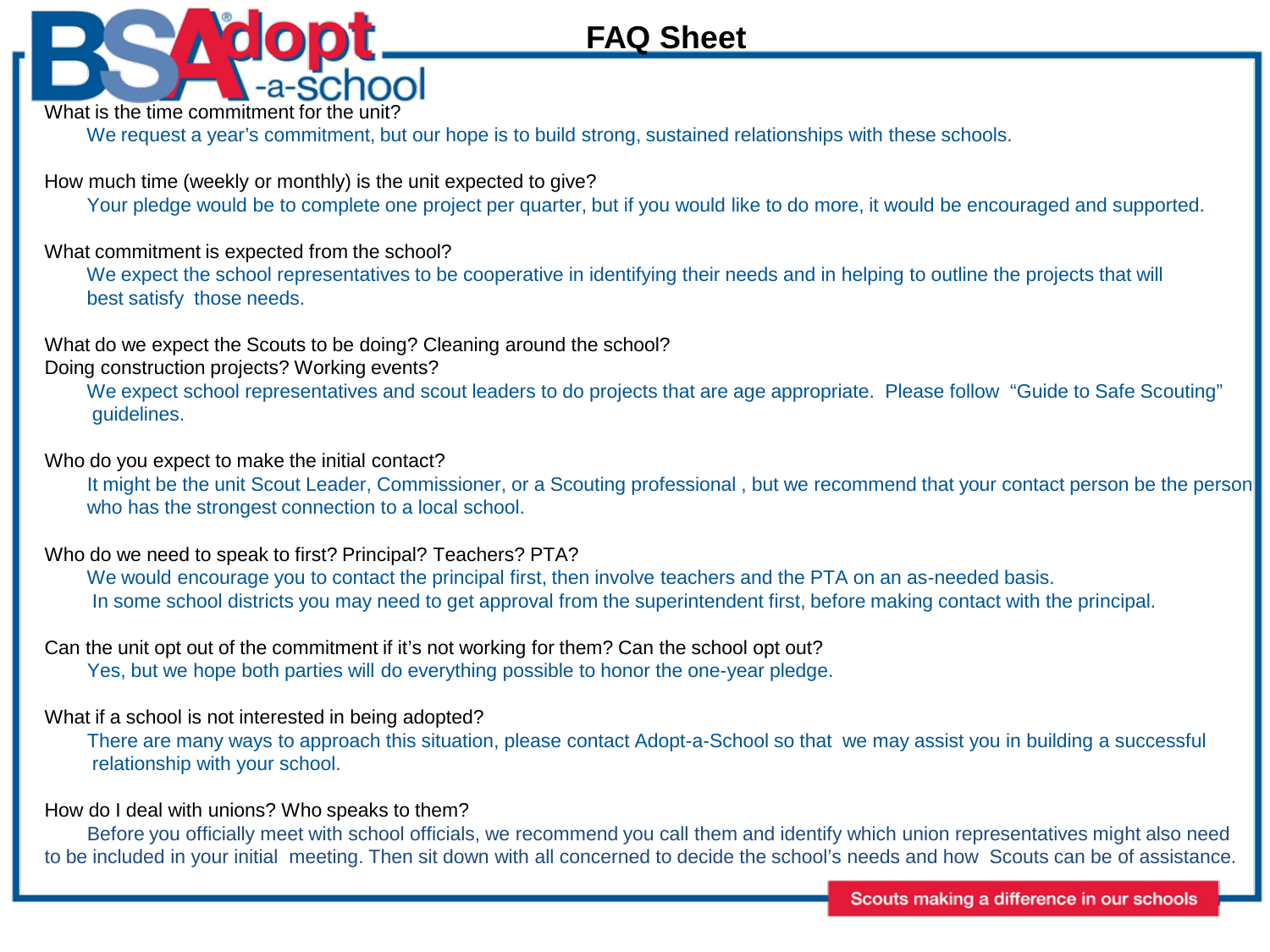

## **Ideas for Scouting Units**

Here are a few potential project ideas to get us started, but our priority remains to let your school's specific needs determine how we serve.

- Grounds beautification
- Building improvements
- Giving Tree coordinate
- Teacher appreciation
- Helpers during festivals
- Book Drive coordinate
- Clean-up after school events
- Green effort coordinate
- Literacy program
- Food Drive coordinate

Scouts making a difference in our schools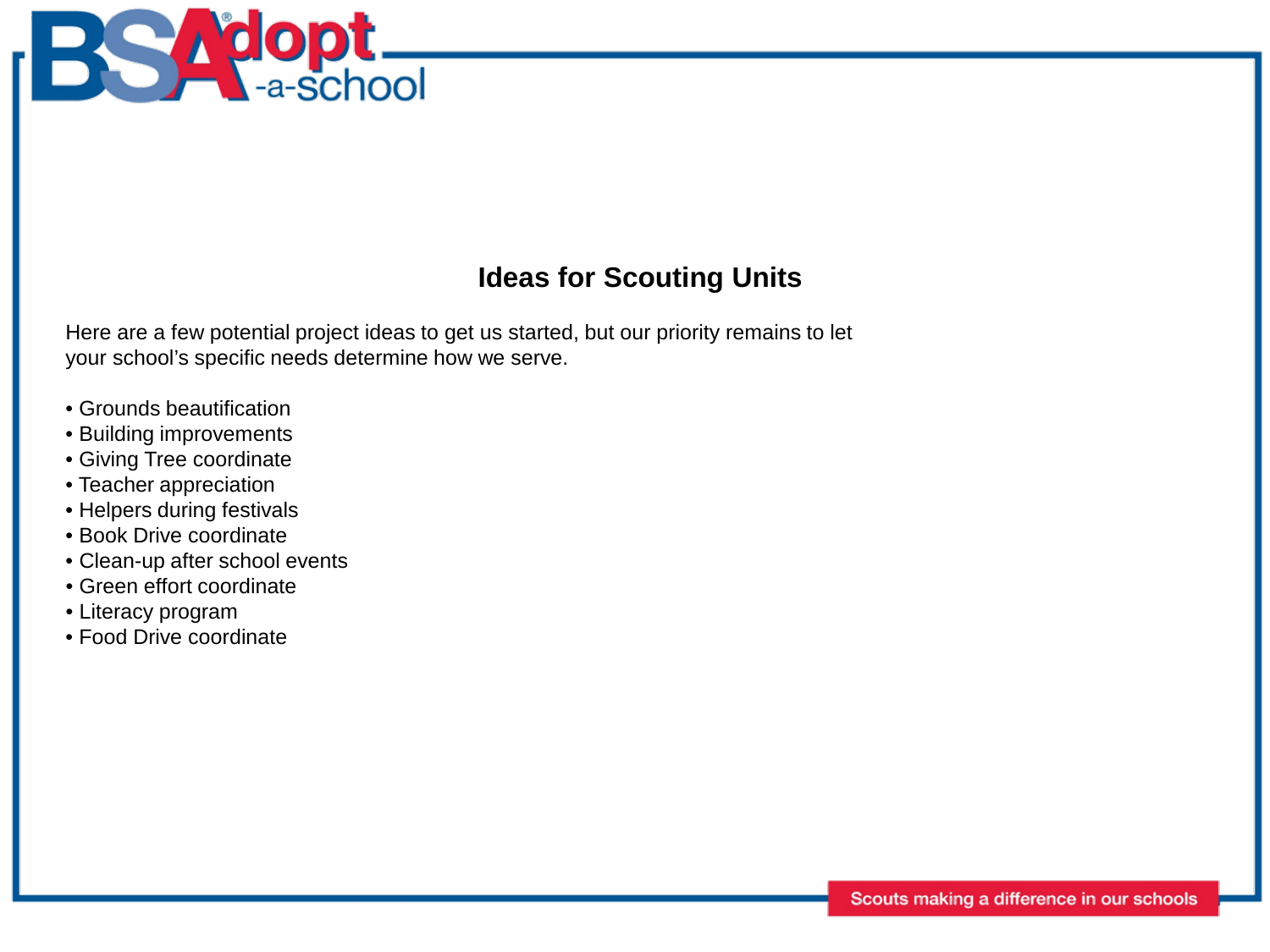

#### **School Pledge Letter**

We, \_\_\_\_\_\_\_\_\_\_\_\_\_\_\_\_\_\_\_\_\_\_\_\_ , pledge to adopt \_\_\_\_\_\_\_\_\_\_\_\_\_\_\_\_\_\_\_\_\_\_\_\_\_\_\_\_\_\_\_\_\_\_\_\_\_\_ for a period of one year, beginning \_\_\_\_\_\_\_\_\_\_\_\_\_. We will fulfill our commitment by completing a minimum of one volunteer service project per quarter. We look forward to working with the principal and staff to identify the school's needs and establish a plan that will bring meaningful progress.

We are honored to serve in this way, and through sustained volunteer service we hope to contribute to the advancement of this school and to the spirit of community between our Scouts and our adopted school.

After each completed project, our Scouts will receive an Adopt-A-School patch rocker in recognition of their participation and accomplishments.

\_\_\_\_\_\_\_\_\_\_\_\_\_\_\_\_\_\_\_\_\_\_\_\_\_\_\_\_\_\_\_\_\_\_\_\_\_\_\_\_\_\_\_\_\_\_\_ \_\_\_\_\_\_\_\_\_\_\_\_\_\_\_\_\_\_\_\_\_\_\_\_\_\_\_\_\_\_\_\_\_\_\_\_\_\_\_

\_\_\_\_\_\_\_\_\_\_\_\_\_\_\_\_\_\_\_\_\_\_\_\_\_\_\_\_\_\_\_\_\_\_\_\_\_\_\_\_\_\_\_\_\_\_\_ \_\_\_\_\_\_\_\_\_\_\_\_\_\_\_\_\_\_\_\_\_\_\_\_\_\_\_\_\_\_\_\_\_\_\_\_\_\_\_

**Council Name** Council Name City and State Council Name City and State City and State City and State City and State City and State City and State City and State City and State City and State City and State City and State C

School Principal School Name

Scout Leader # of Scouts in Unit

\_\_\_\_\_\_\_\_\_\_\_\_\_\_\_\_\_\_\_\_\_\_\_\_\_\_\_\_\_\_\_\_\_\_\_\_\_\_\_\_\_\_\_\_\_\_\_ \_\_\_\_\_\_\_\_\_\_\_\_\_\_\_\_\_\_\_\_\_\_\_\_\_\_\_\_\_\_\_\_\_\_\_\_\_\_\_